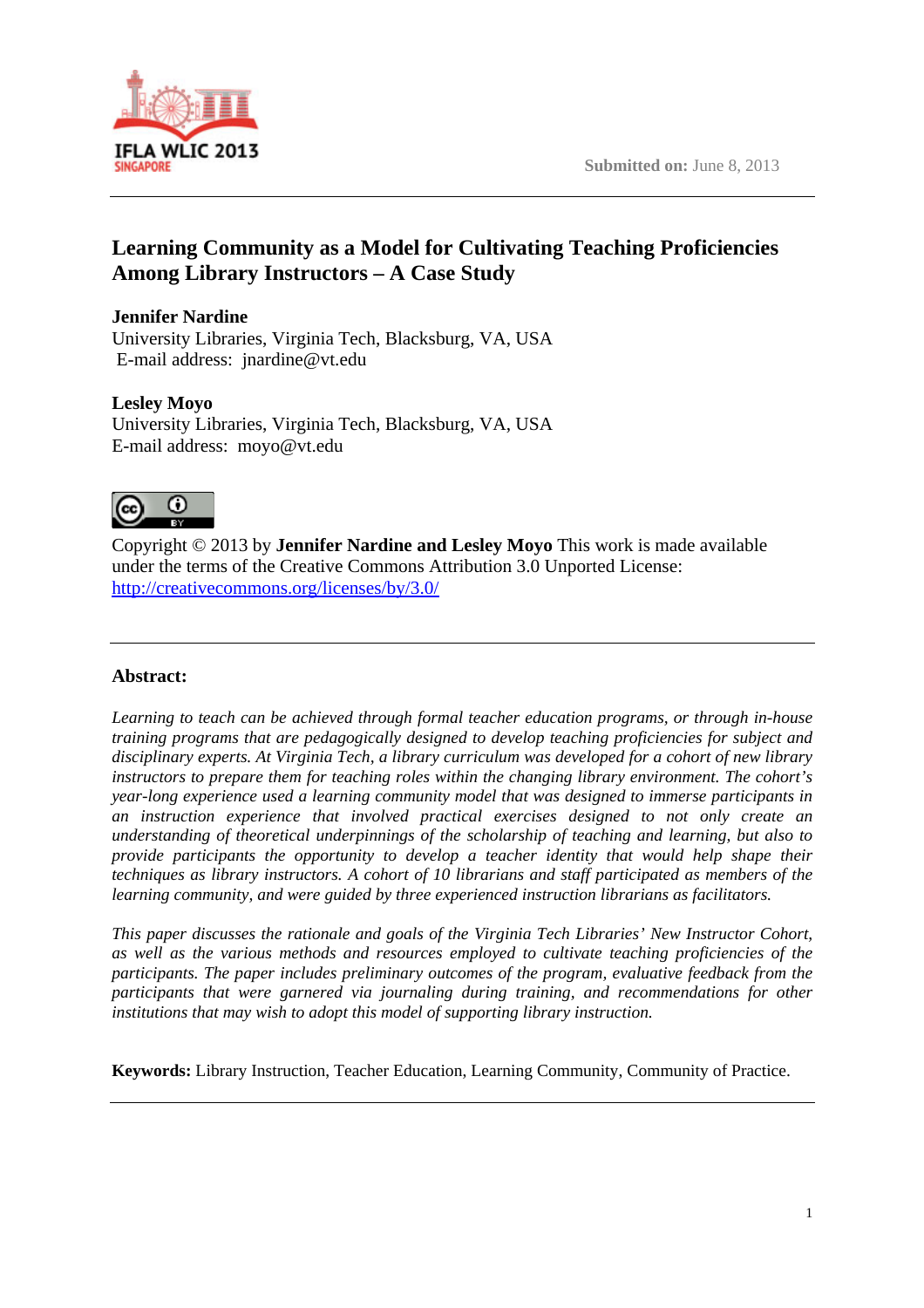#### **Introduction**

#### *Transitioning workplace*

The University Libraries at Virginia Tech, like many other academic libraries, are undergoing significant changes that have led to the need to expand its instruction capacity. For example, in the past few years, Virginia Tech has developed new programs including the First Year Experience (FYE) program, Undergraduate Research (UR) program, and a revised Curriculum for Liberal Education (CLE). Many similar programs and initiatives, such as the design of a new Integrated General Education (IGE) curriculum, are also on the horizon. All of these campus-level changes have led to an ever-increasing need for library instruction; a demand that is rapidly outpacing the teaching capacity of the current number of instruction librarians. This is especially true of the demand for entry-level instruction in the English and Communications departments, the FYE program, and other large service classes that integrate inquiry skills.

Parallel to the campus-wide changes, the University Libraries are undergoing considerable internal transformation resulting from the Library's change of strategic direction as reflected in the new Strategic Plan 2013-2018, which shows a considerable shift towards an increasingly digital agenda, anchored by four main areas of: learning spaces; research and curation; teaching, learning and literacies; and collection access. Consequently, librarian and staff responsibilities are being reconfigured to support these new and emerging areas. One of the areas impacted by these changes is library instruction. The redeployment of instruction librarians to other strategic areas has necessitated a shift in our instruction strategy in order to meet the growing instruction demand. In particular, the need to cultivate greater instruction capacity going forward has become a key priority. To that end, the library's instructional program has developed a two-pronged approach for expanding its instructional capacity. First, the program has outlined an aggressive agenda for expanding online instruction to reach more people. Second, the library has developed a training program for library instructors, using an innovative collaborative model. This strategy has enabled continuing support and enhancement of library instruction within the changing library environment. In its first year, the *New Instructor Cohort*, as the program is referred to, has helped cultivate the teaching proficiencies of 10 librarians and staff across all library departments.

#### **Rationale and goals of the new instructor cohort**

#### *Can you teach?*

Teacher education is not always achieved in a formal way. In many colleges and universities, professors and other disciplinary experts often find themselves teaching content that they are experts in without any teacher education background. Subject matter expertise is not always sufficient for successful teaching. Similarly, for instruction librarians, there is a perceived disconnect between library school training and roles of instruction librarians. According to Westbrock & Fabian (2010), the 2007 revision of the 1986 Standards for proficiencies for instruction librarians and coordinators (ALA, 2007) provides for a better connection between the new instruction roles of librarians and required proficiencies. However, the required proficiencies are still largely obtained independently of the formal library school education. As teacher education is not typically part of the library school curriculum, academic librarians have to take deliberate steps to acquire teaching proficiencies. Moreover, as most of the library instruction is integrated within academic disciplines and courses, librarians must be competent to teach within different disciplinary settings and, as Kraat (2005) outlines, be ready to enter in various types of collaboration with collegiate faculty.

In her decades-old review of Clark and Jones (1989)'s discussion of on-the-job training, Baker (1989) poses critical questions: "Where do beginning librarians acquire the necessary background and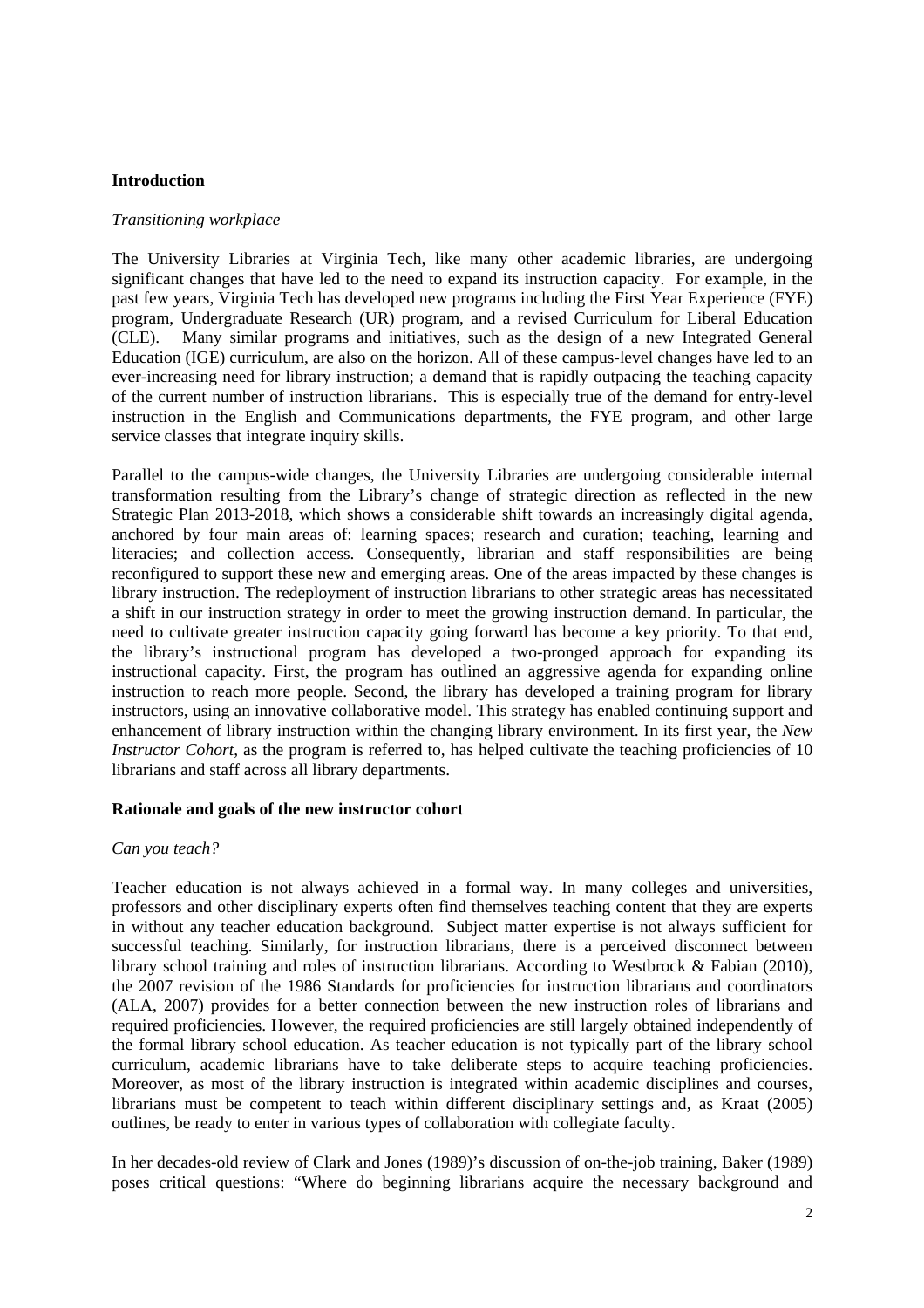exposure to teaching techniques and educational theories? What opportunities are available for new and established librarians to improve their teaching capabilities? How have those who lack formal education for bibliographic instruction integrated that role into their view of librarianship? As experience in bibliographical instruction becomes a requirement for public service positions even at the entry level, it is essential that answers be provided to such questions." (p. 84). In answering these questions, Baker recognizes the importance of in-house staff development and continuing education. In evaluating the importance of 84 bibliographic instruction proficiencies, Shonrock and Mulder (1993), found that among the top-cited sources where librarians thought they should learn these skills and proficiencies, were library school and on-the-job training. On-the-job training has long been recognized as a viable option for building job-related proficiencies, particularly for newer skills that may not have been learned during professional training.

Borbye (2010) argues that success in careers depends on an individual's capacity to master professional skills and respond appropriately to dynamic situations with flexibility, adaptation, and innovative thinking. In this learning community at Virginia Tech, we had to be agile and respond very quickly to transformational changes that were occurring in the workplace, and put in place a program that ensured support for library instruction in a dynamic environment.

#### **Methods, resources, and activities**

#### *Learning community*

The two overarching goals for the New Instructor Cohort members were the development of instruction proficiencies and of teacher identities. The cohort leaders reviewed the Standards for Proficiencies for Instruction Librarians and Coordinators, which organizes the proficiencies into 12 different categories, and selected communication skills, curriculum knowledge, information literacy integration skills, instructional design skills, planning skills, presentation skills, and teaching skills as the most appropriate for emphasis with the cohort. As part of the learning process, the cohort discussed all 12 proficiencies as well as the leaders' rationale for focusing on the above skills. It was acknowledged that these proficiencies were cultivated individually over time during one's professional career, and that members of the cohort should embrace and begin cultivate them going forward.

The model adopted for teaching the new instructors as a cohort, was based on the theory of situated cognition (Anderson, Reder & Simon, 1996), which posits that '*knowing is inseparable from doing.'* This theory provides good framework for communities of learning as well as communities of practice, both of which describe the nature and purpose of the instruction cohort. This model for teaching the new instructors worked best as it provided an opportunity for 'bonding' among the participants, which was a desired outcome in order to develop a strong base for supporting library instruction. Furthermore, anthropologist Jean Lave's situated learning theory, which posits that '*learning is unintentional and situated within authentic activity, context, and culture'* (Lave, 1991), reinforces the concept of learning within an authentic context. Lave defines a community of practice as a group of individuals with a common professional interest. These attributes defined our goal and purpose, and provided a solid platform for conceptualizing the training program. By working as a cohesive group, the cohort was able to share discussions and experiences that helped members develop a sense of their own teacher identities while still receiving the reinforcement and support provided by other group members. The experienced instructors leading the cohort reinforced this sense of belonging by maintaining a collegial, rather than a hierarchical, format. Thus the cohort members felt that they were a valued part of the larger library instruction community as well their own sub-group.

In a research by Akers, Martin & Summey (2000) a similar learning community model was adopted at Emporia State University's William Allen White Library in Kansas for professional development courses that involved collaboration between faculty and librarians. The outcomes not only met the instructional goals of developing effective practices in using library research resources, but also paved the way for future collaboration between librarians and other faculty. Furthermore, this collaboration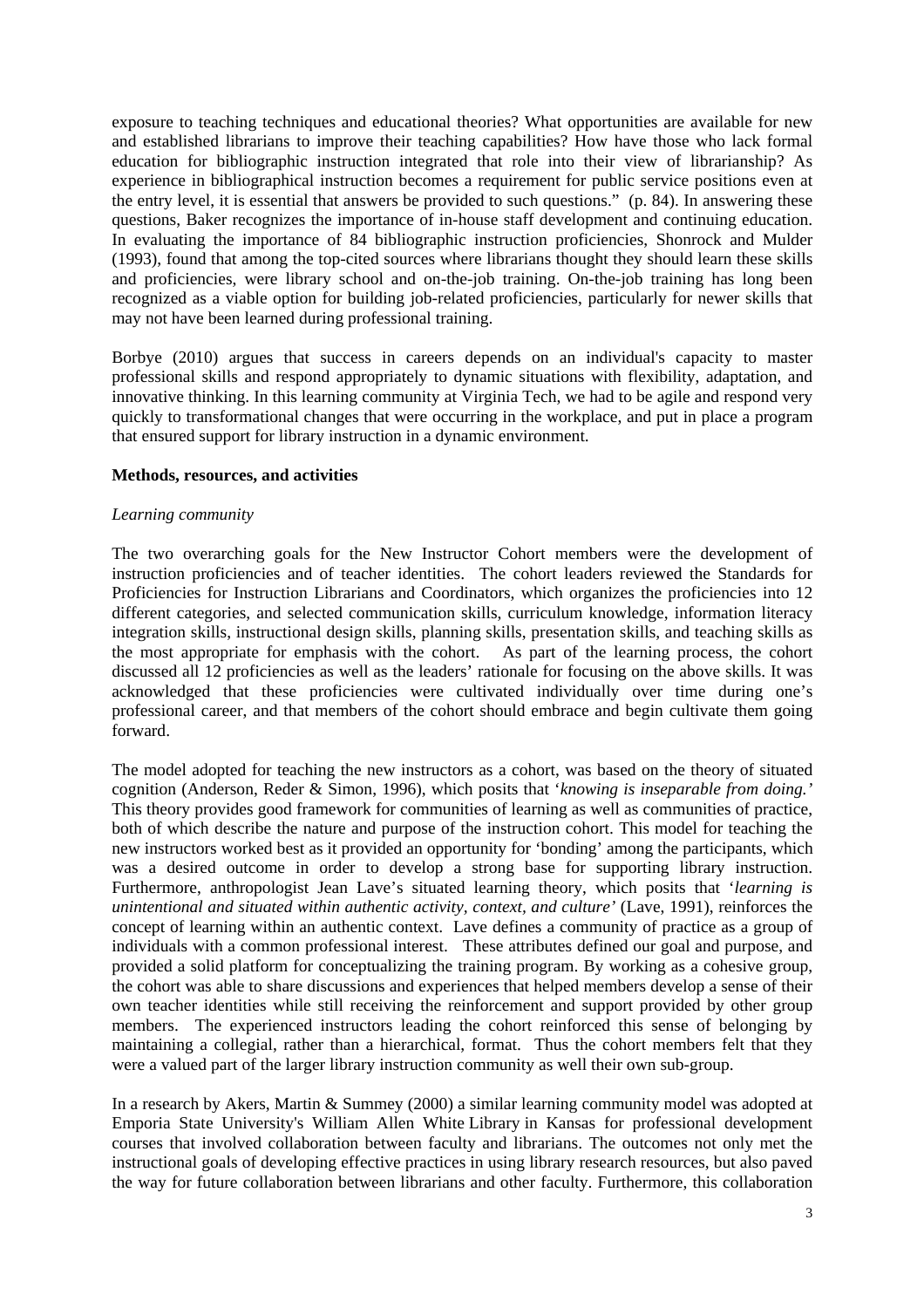highlighted the library as an active and evolving instructional setting. In evaluating on-the-job training of librarians, Click and Walker (2010) found that although these efforts are very beneficial to participating librarians, it is important to have some more structured training to ensure optimal benefits. They also found that at times there were 'disconnects between librarians perceptions of the usefulness of such training and the perceptions of the administrators. Needless to say these findings highlight the importance of thorough evaluation of such programs.

# *Training curriculum*

Cohort leaders first requested volunteers to participate in the New Instructor Cohort in spring 2012. The initial 12-week training program, which took place summer 2012, consisted of bi-weekly meetings, with regular readings and homework assignments between each gathering. The program devoted one session to each of the following topics: overview and discussion of proficiencies and standards, student characteristics and learning preferences, learning theories, instructional design, teaching technologies and a classroom tour, and a workshop day in which each cohort member prepared a lesson and presented it to the group.

In fall 2012, the New Instructor Cohort focus shifted away from readings and mock-up class presentations toward real-life class observations. All cohort members had the opportunity to observe one or more members of the larger instruction community during an introductory English, Communications or FYE session. Cohort members completed an evaluation matrix at each class based on the lessons from the summer readings and discussions. The cohort also continued to meet regularly for discussion and reflections on their experiences and observations.

In spring 2013 the cohort continued observations and also had the opportunity to co-teach some of the introductory courses with more seasoned instructors. The cohort members kept journals as a reflective practice to further enhance their learning experiences. Additionally, cohort members were encourage to participate in Virginia Tech Libraries' Instruction Learning Community and the regional Library Exchange Observation group, in order to build relationships with the larger instruction community and glean additional insight into instructional librarianship.

### *Immersion*

Decades ago, Lutzker (1982) argued that those who would like to participate in instruction programs need the opportunity to stand before a group and teach. Some people are natural teachers; they glow at the idea of an audience, especially a large, captive one. However most of us never get over the "butterflies in the stomach" syndrome. People whose first reaction to the thought of standing up in front of a classroom is absolute panic, can make marvellous teachers; but they are not born performers and they need an opportunity to "try their wings." (p. 64)

The cohort's year-long experience immersed them in a learning experience that involved reading and reflection, practical experiences designed to create an understanding of theoretical foundations of teaching and learning, and provide the opportunity to develop a teacher identity that would help shape participants' techniques as instruction librarians. The curriculum included training sessions, practical exercises, and seminal readings on various topics including:

- Readings that supported development of an individual teacher identity
- Review and development of an understanding of *Standards for Proficiencies for Instruction Librarians and Coordinators: A Practical Guide* (ALA, 2007); and *ACRL Information Literacy Competency Standards for Higher Education* (ALA, 2000), and their respective functions in shaping library instruction
- Exploring student characteristics and learning preferences
- Exploring various learning theories and how they can be employed in instructional design
- Completing exercises in instructional design of mock instruction sessions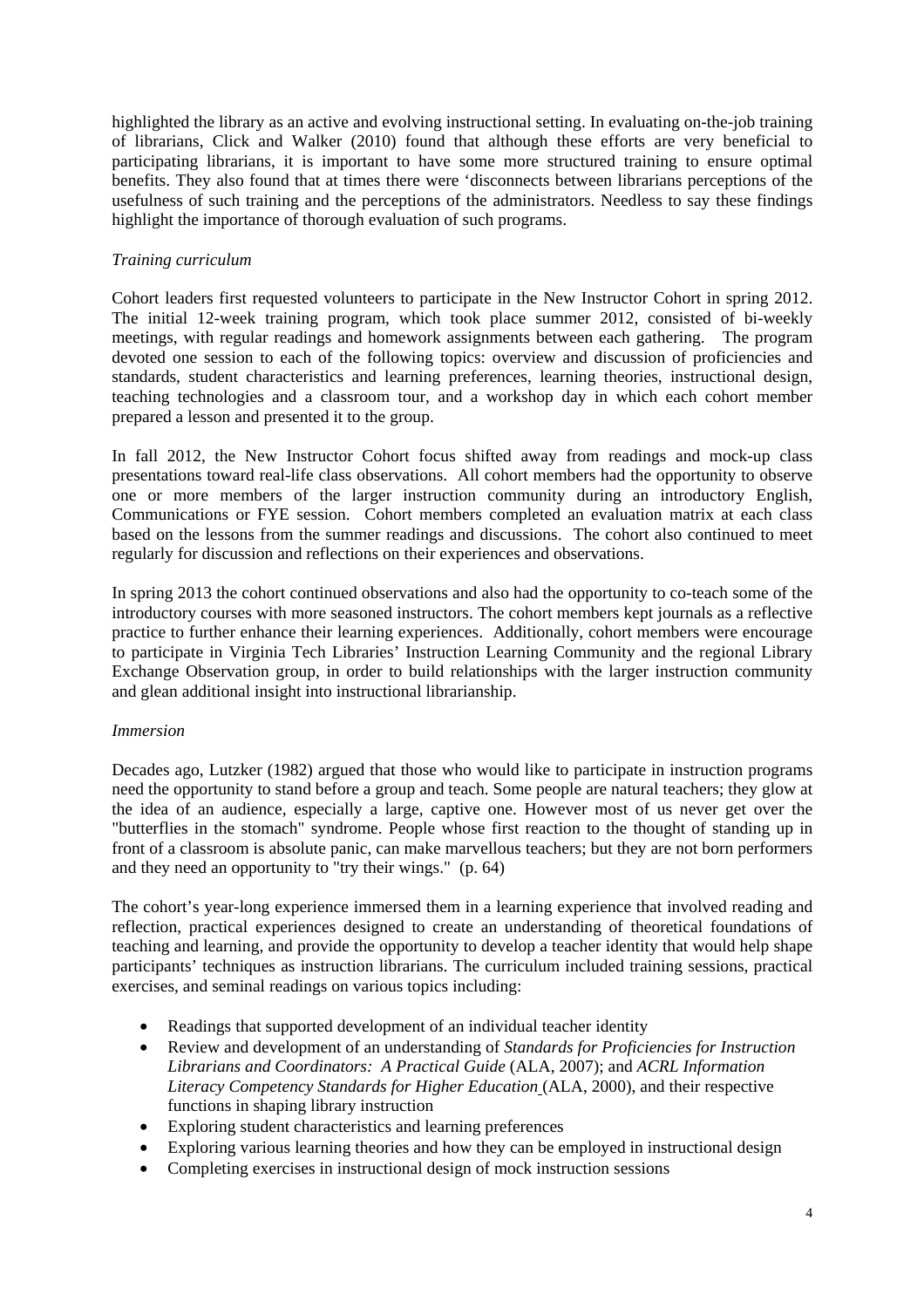- Working with a myriad of teaching technologies
- In developing the curriculum to cultivate teaching proficiencies for a cohort of new library instructors, the facilitators took into account the key elements in the ADDIE (Analysis, Design, Development, Implementation, Evaluation) model of instructional design, as well as the necessary theoretical foundation necessary for designing instruction. The cohorts' participation in a learning community provided for their shared experience and helped build a common sense of belonging amongst the members.

A full spectrum of participant activities on the above curriculum was programmed. Prior to teaching 'solo', each of the cohort members participated in a mix of meetings, lectures, independent readings, workshops, instruction observations, journaling/reflection, instruction simulations followed by discussion, consultations with expert instruction librarians, and Q&A sessions. Although the availability for participation was not uniform, the facilitators ensured that all members of the cohort had a tailored experience that ensured they were ready to start teaching by the spring 2013.

As part of this immersive experience the cohort also participated in another instruction learning community - the Virginia Tech Libraries' Instruction Learning Community - that was in progress at the same time, and sponsored through Virginia Tech's Center for Instructional Development and Educational Research (CIDER) grant awarded in the fall of 2011. In addition, the cohort also participated in the inter-institutional Library Exchange Observation (LEO) program that provided them the opportunity to take part in instruction workshops and observe library instructors at three participating Universities: Hollins, Radford, and Virginia Tech. These two additional opportunities provided the cohort with diverse opportunities to interact with other library instructors within and outside Virginia Tech.

# **Preliminary outcomes**

As stated in Hafler (2011) "workplace learning truly is extraordinary when it is marked by structural congruence and a positive synergy among the intended and formal preparation of professionals, that tacit learning occurs within the hidden curriculum, and that the subsequent demands, both formal and tacit, are embedded in subsequent workplace setting." (p.v)

### *Greater capacity for supporting instruction*

One of the main goals of this training was to increase capacity for library instruction. Even though the program lost three of its original members through attrition, this goal was met. By the end of spring 2013, the new instructors had all taught some sessions. Although the number of sessions varied from individual to individual, overall more than 20 sessions were either taught or co-taught by the cohort.

### *Sense of community*

The outcomes observed in this case are congruent with those found in a similar effort reported by Madaille (2011). Not only did the participants go through a similar training program that included onthe-job training that integrated reading professional literature; attending workshops and conferences; taking a formal course in instruction; and other methods, but also reached similar outcomes, which Madaille stated as "training helped library staff to feel more prepared for teaching and to embrace instructional work as integral to their professional identities. Study participants derived enjoyment from instruction in the form of satisfaction with facilitating student learning; relationship building; personal development; task variety; and appreciation of the heightened profile of library staff".

### *Professional growth*

The training for the cohort was deliberately designed to offer a wide array of opportunities for general professional growth that is not necessarily relevant to library instruction. Because the cohort was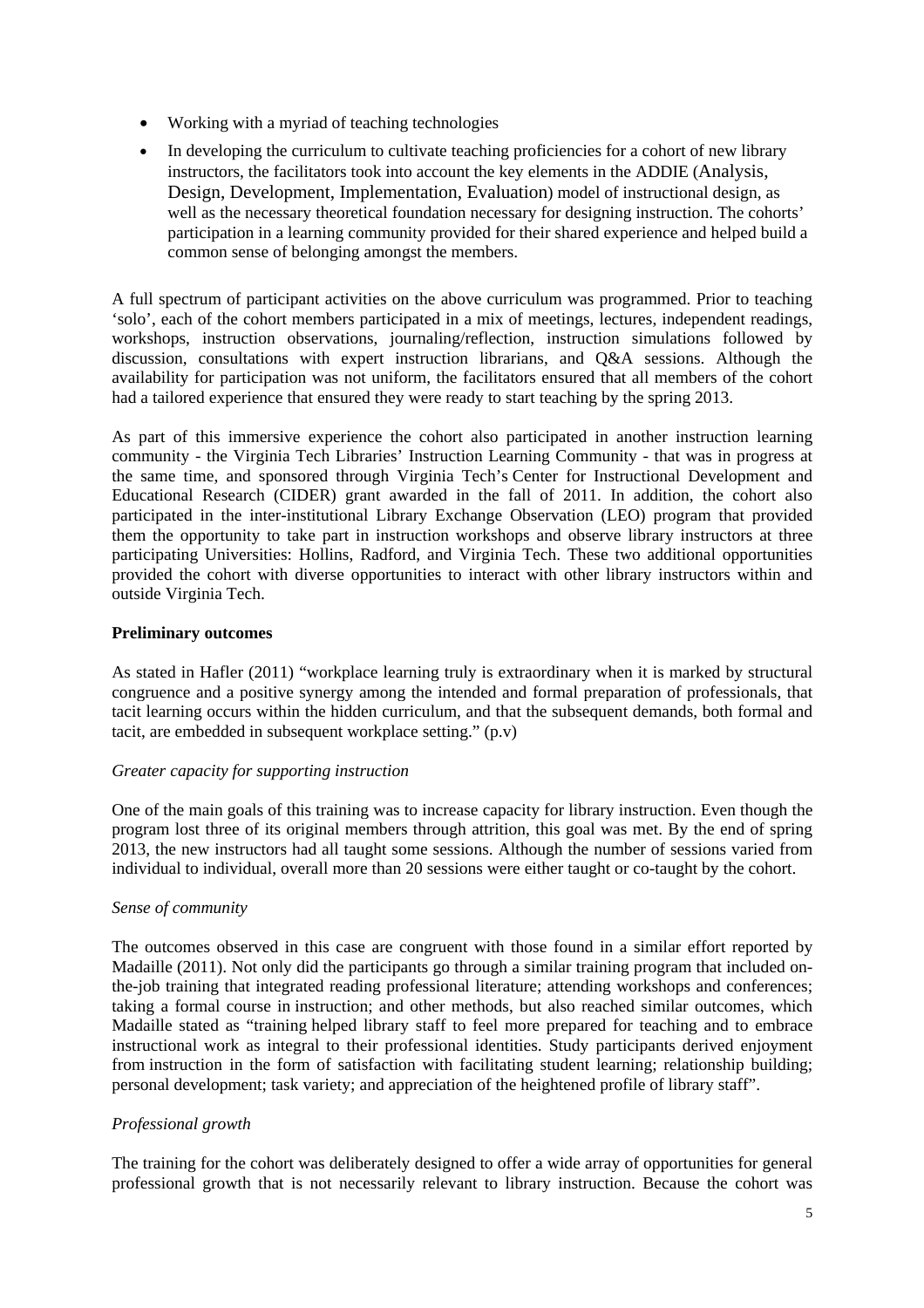made up of librarians and staff, some without a library degree and others will a library degree but working in paraprofessional positions, it was necessary to provide a broad range of professional development opportunities. Among the most successful of these was conference participation and presentations. Several conference presentations emanated from this program in 2013, including:

- 1. International Conference on Higher Education Pedagogy Blacksburg, VA,
- 2. Library Orientation Exchange (LOEX) Nashville, TN,
- 3. WILU (Workshop for Instruction in Library Use) Fredericton, New Brunswick, Canada, and
- 4. IFLA (International Federation of Library Associations) Congress Singapore.

#### *Future opportunities*

The regular record keeping and lesson planning by the cohort leaders resulted in a well-documented training program that can be replicated elsewhere by others, including other departments. Given the flexibility of the cohort model and general course outline, future use is not limited to application in instruction scenarios. For example, Virginia Tech Libraries has similarly adapted the model for developing reference proficiencies among a volunteer group of reference assistants and librarians.

The program has now entered into its second year, a new cohort of participants have just enrolled, and will complete the immersive program from summer 2013 through spring 2014. Whereas they will follow a similar agenda, the facilitators will be integrating new training components based on the feedback received from the first cohort. Furthermore, as the workplace continues to evolve, corresponding changes will continue to be added to the program to ensure that all new and old library instructors are ready to provide library instruction within an evolving environment.

### **Challenges**

One of the main challenges in creating and sustaining the cohort was time. Participants generally needed permission from their supervisors to take time from their regular duties in order to take part in cohort activities. Supervisor support was generally available in principle, but there were occasions on which the demands of regular job requirements and those of the cohort placed a strain on members' workload. Similarly, scheduling group meetings proved a challenge, since cohort members and leaders all had to find time to meet. Leaders felt that attendance at group meetings was essential to the cohort framework, and as such were emphatic that all cohort members be available for regular participation.

As a result of these and other factors, participant attrition became a challenge as the year-long program progressed. During the course of this year, two of the cohort members got jobs as librarians at other institutions, while others' responsibilities shifted as the libraries reorganized workflows to reflect the goals in the new strategic plan. These shifts in responsibility often meant that a cohort participant needed to focus more time in their "home department," leaving less time available for cohort participation.

### **Evaluative feedback**

The cohort leaders solicited feedback on the program throughout the year, both through discussion and by way of journal entries. At the culmination of the spring 2013 section, the leaders administered a formal, 13 question Qualtrics survey to the cohort participants. This survey looked at factors regarding participant motivation, challenges, overall impact of cohort participation on individuals and the library as a whole, and feedback for future iterations of the program and desired continuing education opportunities.

Cohort members unanimously indicated that participation in the program had left them with increased confidence in their public speaking and teaching skills. Many of them indicated interest in further development and continuing education surrounding teaching and learning, direct involvement in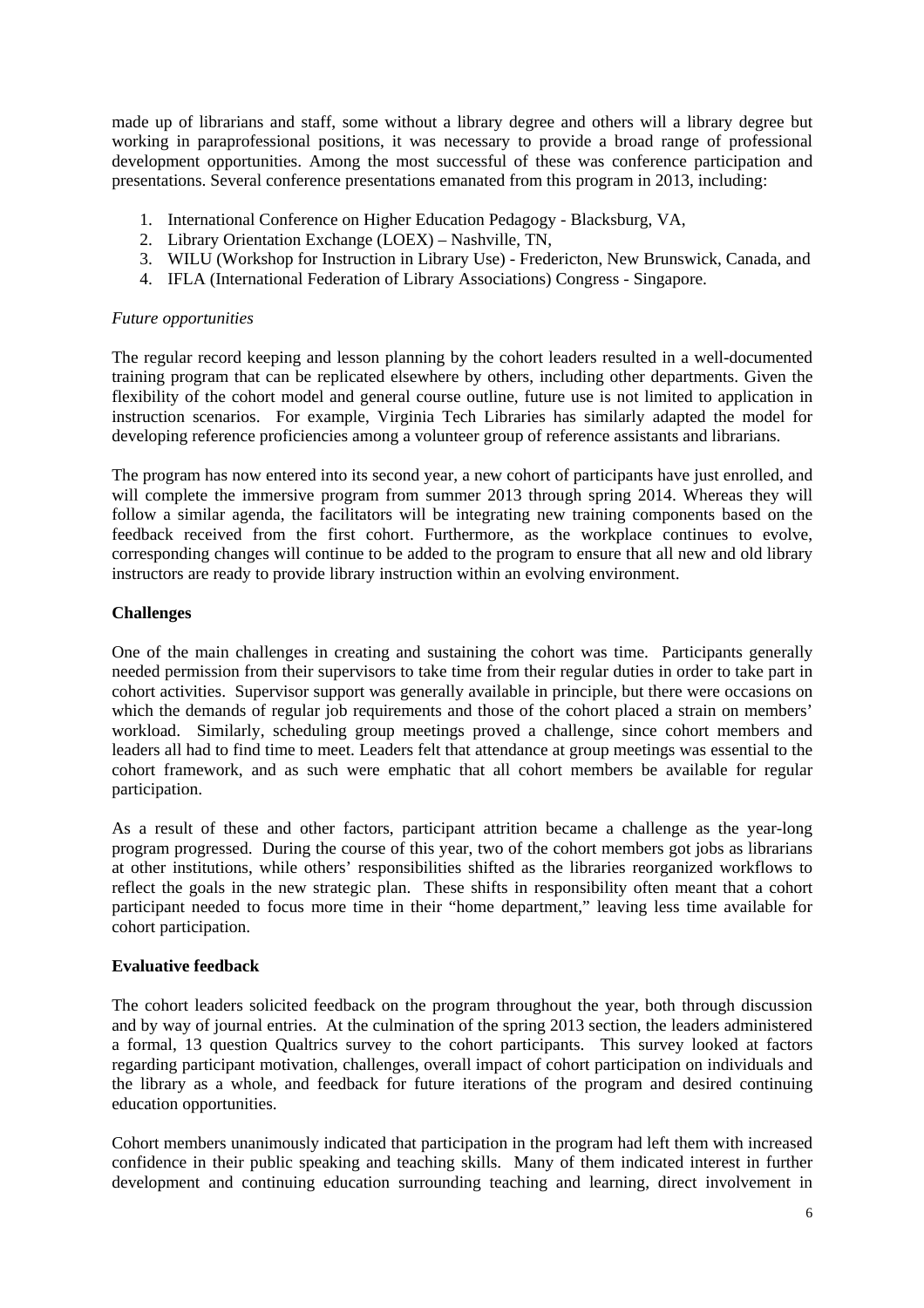Virginia Tech Libraries' instructional program, and in further research in the areas of instruction and learning.

### **Conclusions and recommendations**

The cohort environment proved very useful with regard to the development of teacher identities. All new instructor cohort members went through the process of reconceptualising their roles within the library to incorporate "instructor" or "teacher" into their self-concepts. Some cohort members were members of technical services or other, traditionally "invisible" departments, and were thus required to make significant shifts of self-perception. Being able to do so within the collaborative atmosphere of the cohort and the larger instruction community increased the speed at which cohort members felt comfortable with their new identities.

 The following are some recommendations for other institutions that may wish to adopt this model of supporting library instruction:

- One size does not fit all. It is important to tailor participants' experiences individually. Although the learning community model is effective for cultivating a sense of community, it was clear from our case study that developing of individual instruction proficiencies also required some individually tailored experiences to address individual comfort levels and attitudes towards teaching
- Be flexible with the training curriculum and seize additional impromptu learning opportunities for participants
- Ensure buy-in across the entire library. This model does not work without wide buy-in
- Capture and document participant experiences as you go The information is a key component of your formative evaluation.

# **References**

- Akers, C., Martin, N. P., & Summey, T. (2000). Teaching the teachers: library instruction through professional development courses. *Research Strategies, 17*(2/3), 215-221.
- Anderson, J. R., Reder, L. M., & Simon, H. A. (1996). Situated learning and education. *Educational Researcher, 25*(4), 5-11. doi:10.2307/1176775
- American Library Association (ALA) (2000), *Information literacy competency standards for higher education.*, Chicago, Ill: ALA, Association for College and Research Libraries. Retrieved from http://www.ala.org/acrl/standards/informationliteracycompetency
- American Library Association (ALA) (2007*), Standards for proficiencies for instruction librarians and coordinators*. Chicago: ALA, Association for College and Research Libraries. Retrieved from http://www.ala.org/acrl/sites/ala.org.acrl/files/content/standards/profstandards.pdf
- Baker, B. (1989). Reviewer. Teaching librarians to teach: On-the-job training for bibliographic instruction librarians by Alice S. Clark; Kay F. Jones (1989). *The Library Quarterly*, *59*(1), 84-86.
- Borbye, L. (2010). *Out of the comfort zone: New ways to teach, learn, and assess essential professional skills: An advancement in educational innovation*. San Rafael, CA.: Morgan & Claypool Publishers.
- Clark, A.S. & Jones, K. F. (Eds.) (1989). *Teaching librarians to teach: On-the-job training for bibliographic instruction librarians*. Metuchen, NJ: Scarecrow Press.
- Click, A., & Walker, C. (2010). Life after library school: On-the-job training for new instruction librarians. *Endnotes: The Journal of the New Members Round Table, 1*(1), G1-G14. Accessible online at:

http://www.ala.org/nmrt/sites/ala.org.nmrt/files/content/oversightgroups/comm/schres/endnotesvol 1is1/2lifeafterlibrarysch.pdf

Hafler, J. P. (2011). *Extraordinary learning in the workplace*. New York: Springer Netherlands.

Kraat, S. B. (2005). *Relationships between teaching faculty and teaching librarians*. Binghamton, NY: Haworth Information Press.